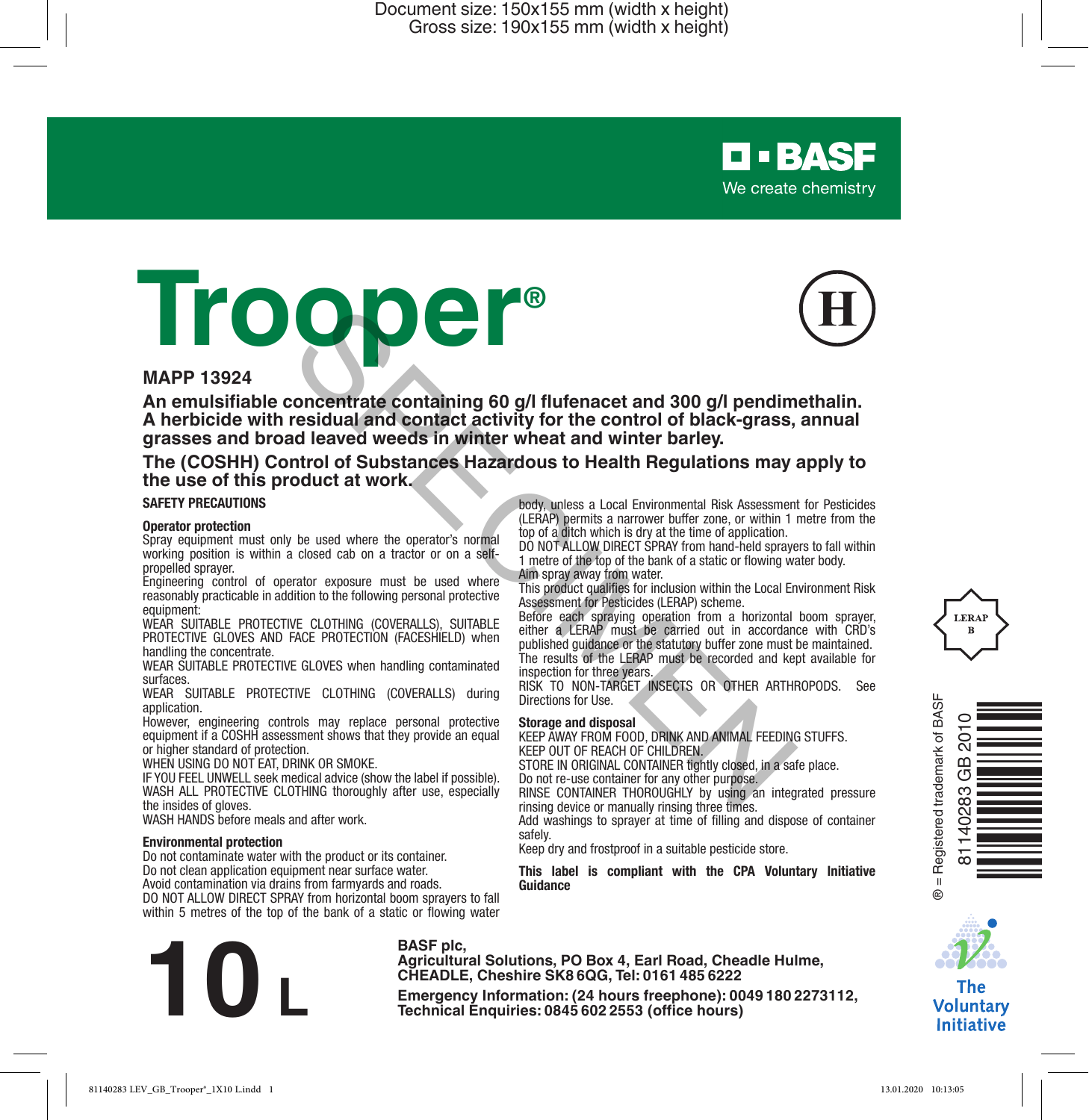# **Trooper®**

**An emulsifiable concentrate containing 60 g/l flufenacet and 300 g/l pendimethalin.** 

# **Danger**

**Harmful if swallowed.**

**May be fatal if swallowed and enters airways. Causes skin irritation.**

**Very toxic to aquatic life with long lasting effects.**

If medical advice is needed, have product container or label at hand.

Wear protective gloves/clothing/eye protection.

IF SWALLOWED: Immediately call a POISON CENTRE or doctor/physician.

IF ON SKIN (or hair): Wash with plenty of soap and water. Store locked up.

Dispose of contents/container to a licensed hazardous-waste disposal contractor or collection site except for empty clean containers which can be disposed of as non-hazardous waste. Itation.<br>
uatic life with long lasting<br>
is needed, have product container<br>
gloves/clothing/eye protection.<br>
D: Immediately call a POISON CENTRE or<br>
inair): Wash with plenty of soap and water.<br>
ents/container to a licensed

Contains pendimethalin, flufenacet, benzaldehyde and octanal. May produce an allergic reaction.

**To avoid risks to human health and the environment, comply with the instructions for use.**

# **IMPORTANT INFORMATION**

# **FOR USE ONLY AS AN AGRICULTURAL HERBICIDE, as directed below:**

| CROPS:                      | Winter Wheat and Winter Barley                |  |
|-----------------------------|-----------------------------------------------|--|
| MAXIMUM INDIVIDUAL DOSE:    | $4$ I/ha                                      |  |
| <b>IMAXIMUM TOTAL DOSE:</b> | l 4 I/ha per crop                             |  |
| LATEST TIMING:              | Before third tiller stage (GS 23) of the crop |  |

# **READ THE LABEL BEFORE USE. USING THIS PRODUCT IN A MANNER THAT IS INCONSISTENT WITH THE LABEL MAY BE AN OFFENCE. FOLLOW THE CODE OF PRACTICE FOR USING PLANT PROTECTION PRODUCTS.**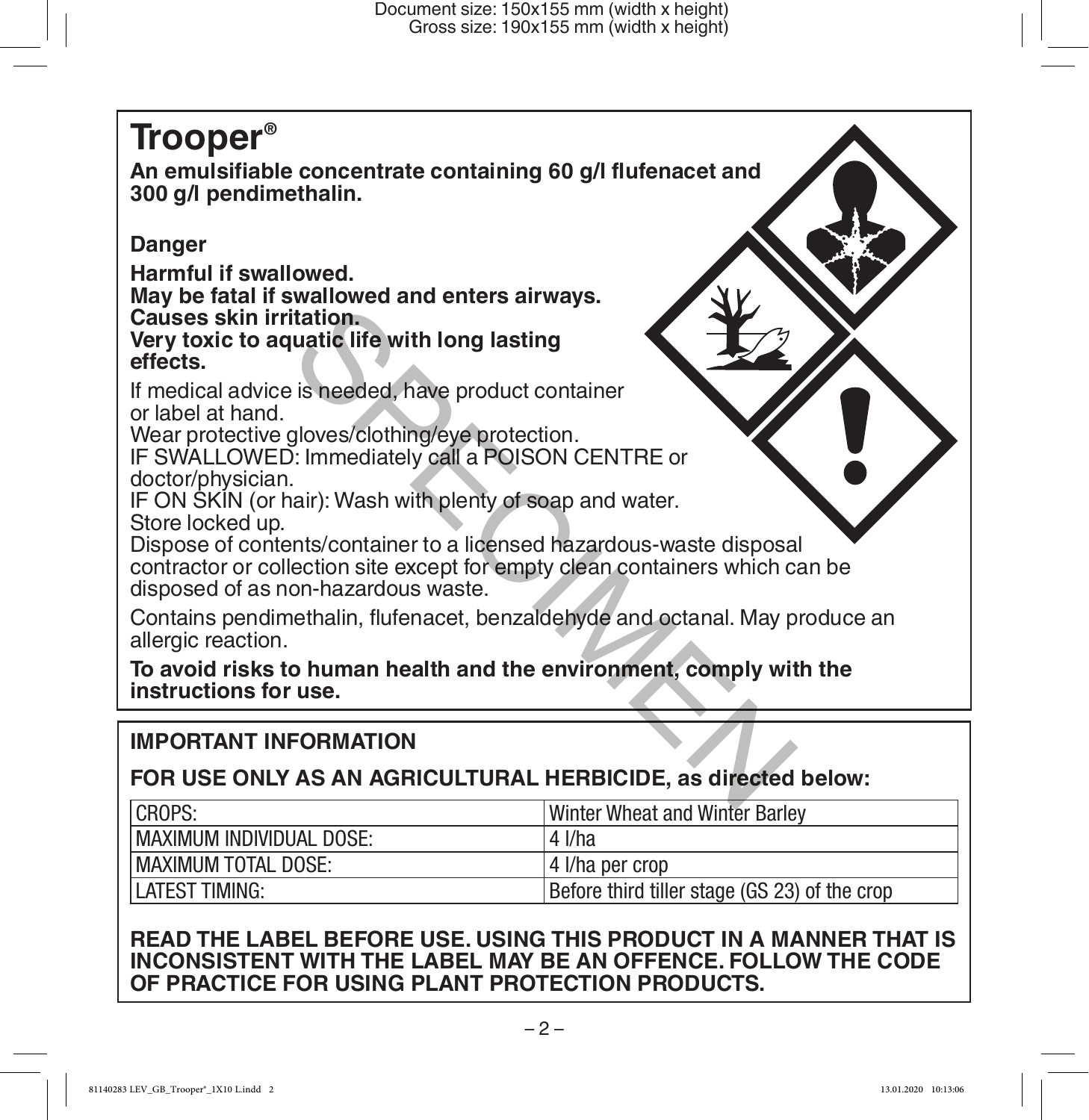#### **DIRECTIONS FOR USE**

IMPORTANT: This information is approved as part of the Product Label. All instructions within this section must be read carefully in order to obtain safe and successful use of this product.

Trooper is a herbicide with residual and contact activity for the control of black-grass, annual grasses and broad leaved weeds in winter wheat and winter barley.

#### **Restrictions/Warnings**

#### **Efficacy**

Good even spray cover of the target is essential.

Trooper is slow acting and the final level of weed control may take some time to appear.

Some soil moisture is required for Trooper to be activated. Best results will be obtained if rain falls within 7 days of application. Residual control may be reduced under prolonged dry conditions.

Trooper is not recommended for the post-emergence control of weeds on the following soil types; sandy clays, clays and silty clays (Natural England Technical Information Note TIN037).

Transplanted or established weeds present after completion of seedbed preparation should be controlled by an approved contact or translocated herbicide prior to the use of Trooper. For of the target is essential.<br>It and the final level of weed control may take some time to approach and the final level of Resoluted. Best results will be obtate. Residual control may be reduced under prolonged dry conce

Do not disturb the soil after application.

#### **Soil types**

Do not use on soils with more than 10% organic matter.

Weed control may be reduced on soils with more than 6% organic matter.

Do not use on stoney or gravelly soils.

Do not use on water-logged soil or soils prone to water logging.

#### **Seedbed preparation**

Seedbeds must have a fine, firm tilth.

Loose or cloddy seedbeds must be consolidated otherwise reduced weed control or crop damage from inadequate seed cover may occur.

For effective weed control, seedbed preparations should include the even incorporation of any trash, straw and ash to a depth of 15 cm.

#### **Crop safety**

Do not apply Trooper to crops suffering from stress, which may be caused for example by pests, disease, water logging, poor seedbed conditions or previous chemical treatment.

For pre-emergence treatments, seed should be covered with a minimum of 32 mm of settled soil.

Shallow-drilled crops should only be treated post-emergence.

Do not apply Trooper pre-emergence to crops drilled after 30 November.

Do not soil incorporate Trooper.

Do not spray undersown crops.

#### **Weather conditions**

Reductions in crop vigour, which may result in yield reductions, may occur where there is very wet weather before and after application, particularly where soils become water-logged. Avoid spraying during periods of prolonged or severe frosts.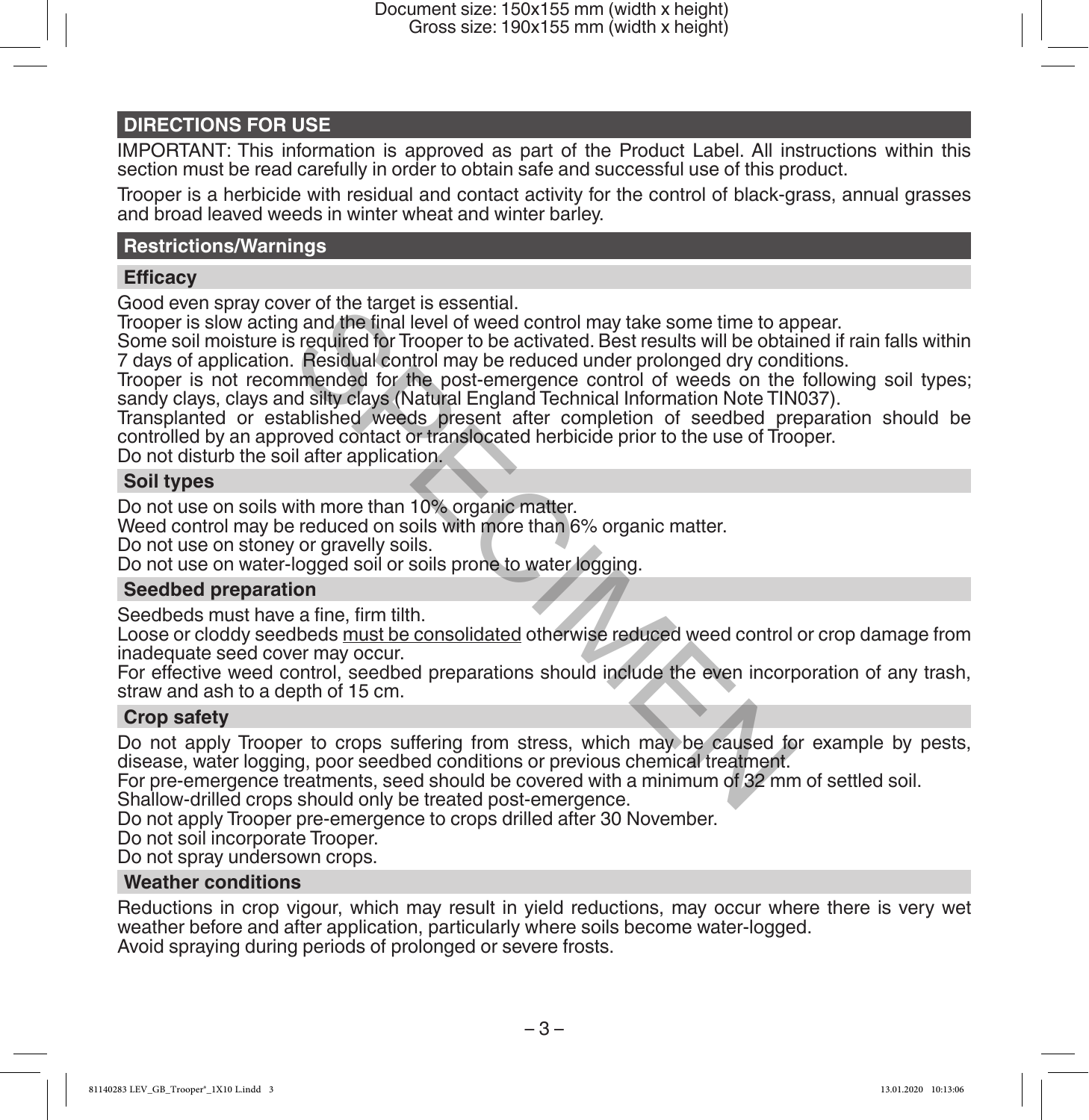## **Spray drift**

Avoid spraying within 6 metres of the field boundary to reduce effects on non-target insects or other arthropods.

#### **Other Restrictions/Warnings**

Concentrated or diluted Trooper may stain. Avoid spillage. Staining is minimised or completely removed if skin/clothes are washed immediately. Wash down machinery immediately after use, using a proprietary spray tank cleaner.

## **Weed control**

#### **Susceptibility of weeds to single applications of Trooper.**

| Susceptibility of weeds to single applications of Trooper.                       |                  |                      |  |
|----------------------------------------------------------------------------------|------------------|----------------------|--|
| Weeds controlled both pre-emergence and post-emergence up to the size specified. |                  |                      |  |
|                                                                                  | <b>Dose</b>      |                      |  |
| <b>WEEDS</b>                                                                     | $2$ I/ha         | $4$ I/ha             |  |
| <b>Grass Weeds</b>                                                               |                  |                      |  |
| <b>Annual Meadow Grass</b>                                                       | S (up to 2 lvs)  | S (up to 1 tiller)   |  |
| <b>Black-grass</b>                                                               |                  | *S (up to 2 lvs)     |  |
| Italian Ryegrass                                                                 |                  | S (up to 3 lvs)      |  |
| Perennial Ryegrass                                                               |                  | S (up to 2 lvs)      |  |
| Loose Silky-bent                                                                 |                  | $S$ (up to 1 If)     |  |
| Rough Meadow-grass                                                               |                  | S (up to 2 lvs)      |  |
| Sterile Brome                                                                    |                  | MS (up to 2 lvs)     |  |
| <b>Broad-leaved Weeds</b>                                                        |                  |                      |  |
| Cleavers                                                                         |                  | MS (up to cotyledon) |  |
| <b>Common Chickweed</b>                                                          | S (up to 2 lvs)  | $S$ (up to 5 cm)     |  |
| Common Field Speedwell                                                           | S (up to 2 lvs)  | S (up to 2 lvs)      |  |
| Common Orache                                                                    |                  | MS (pre-em only)     |  |
| <b>Common Poppy</b>                                                              | S (up to 4 lvs)  | S (up to 4 lvs)      |  |
| Corn Marigold                                                                    |                  | S (pre-em only)      |  |
| Fat-hen                                                                          |                  | MS (pre-em only)     |  |
| Field Forget-me-not                                                              |                  | MS (pre-em only)     |  |
| <b>Field Pansy</b>                                                               | MS (up to 2 lvs) | MS (up to 2 lvs)     |  |
| Hemp-nettle                                                                      |                  | S (pre-em only)      |  |
| Henbit Dead nettle                                                               |                  | S (pre-em only)      |  |
| Ivy-leaved Speedwell                                                             | S (up to 2 lvs)  | S (up to 2 lvs)      |  |
| Knotgrass                                                                        |                  | MS (pre-em only)     |  |
| <b>Mayweeds</b>                                                                  |                  | MS (pre-em only)     |  |
| Parsley-piert                                                                    |                  | S (pre-em only)      |  |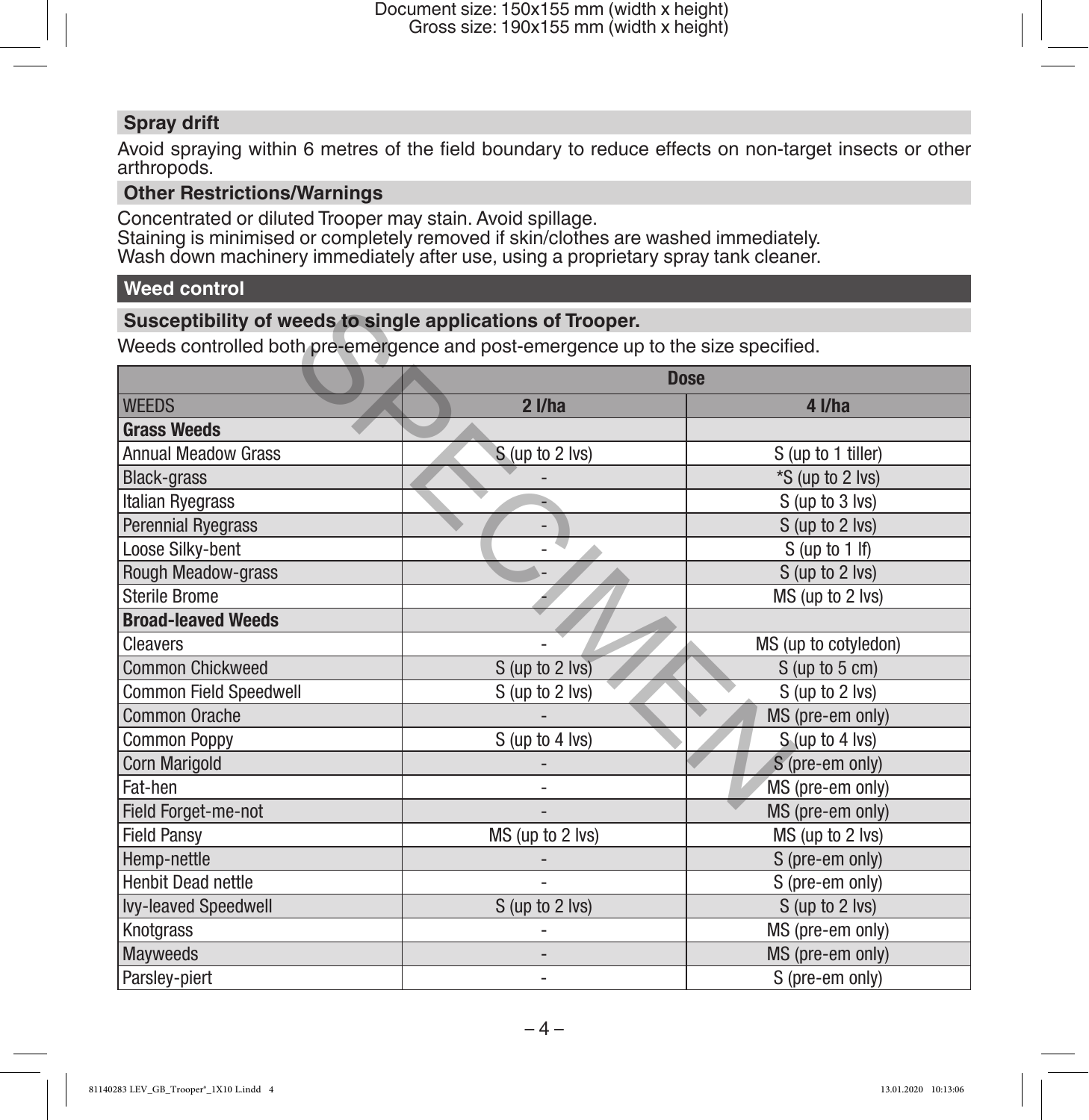|                   | <b>Dose</b>     |                  |
|-------------------|-----------------|------------------|
| <b>WEEDS</b>      | $2$ I/ha        | $4$ I/ha         |
| Red Dead-nettle   | S (up to 2 lvs) | S (up to 2 lvs)  |
| Scarlet Pimpernel | -               | S (pre-em only)  |
| Shepherd's Purse  | <b>MR</b>       | S (up to 4 lvs)  |
| Smooth Sowthistle | -               | MS (pre-em only) |

S = Susceptible

MS = Moderately susceptible

 $MR = Moderned$  resistant

 $(*)$  = Black-grass is moderately susceptible pre-emergence on the following soil types; sandy clays, clays and silty clays (Natural England Technical Information Note TIN037)

#### **Resistance Management**

WRAG Guidelines advise that application to small Black-grass aids in control of resistant Black-grass. However, application of 'Trooper' to small Black-grass will not improve control of resistant populations that can metabolise a range of herbicides, as both flufenacet and pendimethalin can be affected. The efficacy of both flufenacet and pendimethalin can be reduced by the enhanced metabolism resistance mechanism of Black-grass; this can happen even when treating black-grass at the early growth stages recommended for treatment with Trooper. Scepuble<br>
sistant<br>
island<br>
indeferably susceptible pre-emergence on the following soil<br>
(Natural England Technical Information Note TIN037)<br>
1 of 'Trooper' to small Black-grass aids in control of<br>
a range of herbicides, as

Strains of some annual grasses (eg Blackgrass, Wild-Oats, and Italian Ryegrass) have developed resistance to herbicides, which may lead to poor control. A strategy for preventing and managing such resistance should be adopted. Guidelines have been produced by the Weed Resistance Action Group and copies are available from the HGCA, CPA, your distributor, crop adviser or product manufacturer.

Populations of black-grass and Italian ryegrass with high levels of enhanced metabolism resistance will not be fully controlled.

Key elements of the resistance management strategy for Trooper:

- Always follow WRAG guidelines for preventing and managing herbicide resistant weeds.
- Maximise the use of cultural control measures wherever possible (e.g. crop rotation, ploughing, stale seedbeds, delayed drilling, etc).
- Use tank mixes or sequences of effective herbicides with different modes of action within individual crops, or successive crops.
- For the control of herbicide resistant grassweeds, always use Trooper in tank mix or sequence with other effective graminicides with different modes of action.
- Apply pre-emergence of weeds wherever possible. If applications are delayed, apply post-emergence products/mixtures to small, actively growing weeds, especially where high levels of resistance are suspected and to reduce the risk of resistance development.
- Monitor fields regularly and investigate the reasons for any poor control.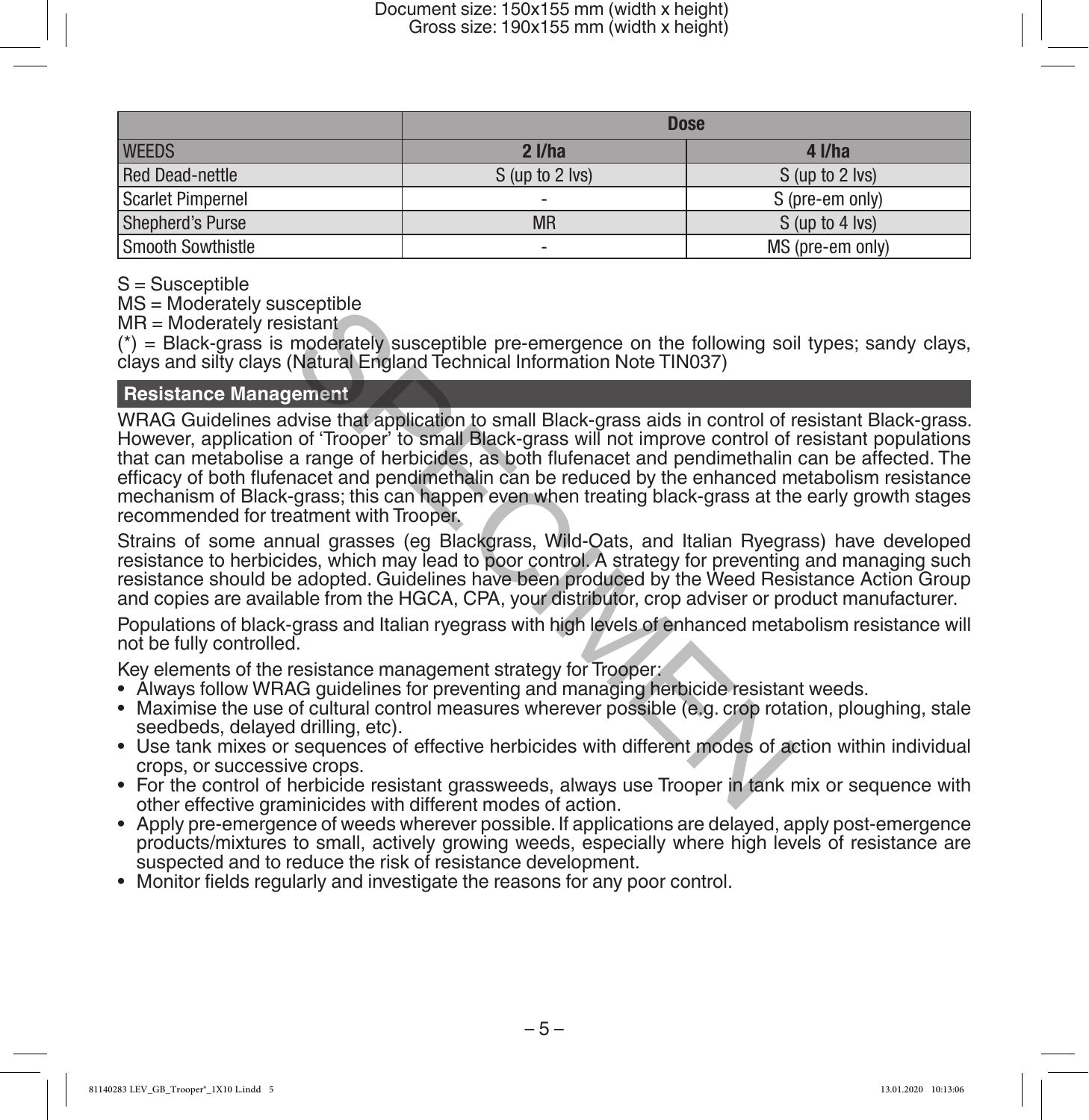#### **Crop Specific Information**

Trooper can be used on all varieties of Winter Wheat and Winter Barley

#### **Time of application**

From pre-emergence to before third tiller stage (GS 23) of the crop.

#### **Rate of application**

Apply Trooper at 2 or 4 l/ha in 200 litres of water/ha.

#### **Following Crops**

#### **Following crops after normal harvest**

There are no restrictions on following crops when Trooper is used alone.

Plough to at least 15 cm before planting all following crops except for potatoes, peas, wheat and barley.

#### **In the event of crop failure**

Plough to at least 15 cm. The following crops may then be sown: potatoes, peas, wheat and barley.

#### **Mixing and Application**

#### **Mixing**

Never prepare more spray solution than is required.

Half fill the tank with clean water and start the agitation.

To ensure thorough mixing of the product, invert the container several times before opening.

Add the required quantity of Trooper to the spray tank while re-circulating.

Fill up the tank with water and continue agitation until spraying is completed.

When tank mixes are to be used, take due note of any instructions given as to the order of mixing.

Each product should be added separately to the spray tank and fully dispersed before the addition of any further product(s). fter normal harvest<br>cions on following crops when Trooper is used alone.<br>cm before planting all following crops except for potatoes, pe<br>p failure<br>cm. The following crops may then be sown: potatoes, peas, v<br>ation<br>clean wate

On emptying the container, rinse container thoroughly by using an integrated pressure rinsing device or manually rinsing three times.

Add washings to sprayer at time of filling and dispose of container safely.

## **Application**

Apply as a MEDIUM spray, as defined by BCPC.

A travel speed of 6 to 8 km/h is advised for tractor-mounted and trailed sprayers.

High speeds increase the risk of uneven cover due to excessive boom whip and bounce.

The slower speed is recommended where the target is in a thick crop or weed cover, or where travel conditions are rough.

#### **Tank cleaning**

After spraying, thoroughly clean and flush out application machinery with a minimum of three rinses, to ensure that all traces of product are removed.

#### **Compatibility**

For details of compatibilities contact your distributor, local BASF representative, the BASF Technical Services Hotline: 0845 602 2553 or visit our website on: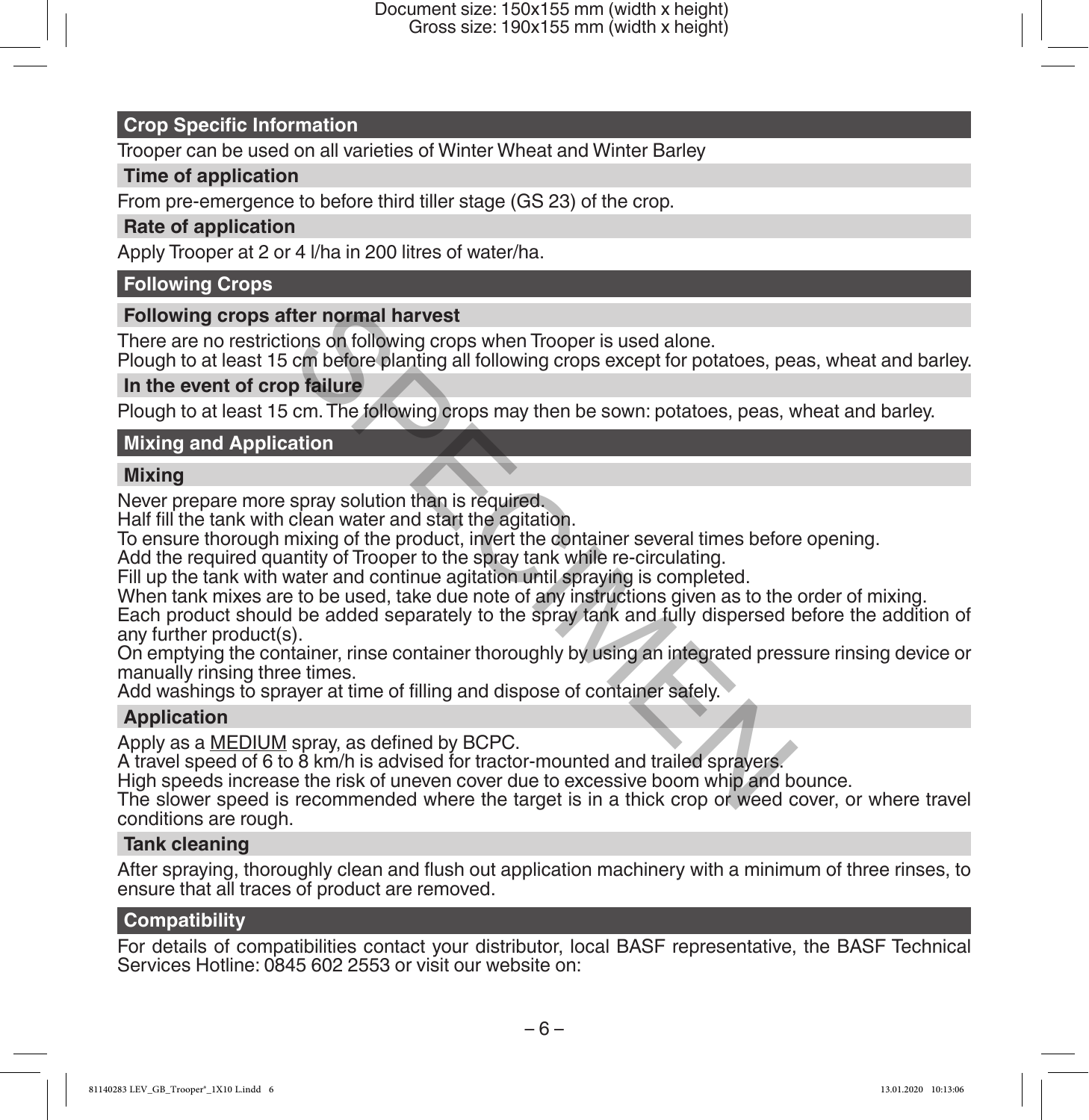#### **The following does not form part of the authorised label text.**

With many products there is a general risk of resistance developing to the active ingredients. For this reason a change in activity cannot be ruled out. It is generally impossible to predict with certainty how resistance may develop because there are so many crop and use connected ways of influencing this. We therefore have to exclude liability for damage or loss attributable to any such resistance that may develop. To help minimise any loss in activity the BASF recommended rate should in all events be adhered to.

Numerous, particularly regional or regionally attributable, factors can influence the activity of the product. Examples include weather and soil conditions, crop plant varieties, crop rotation, treatment times, application amounts, admixture with other products, appearance of organisms resistant to active ingredients and spraying techniques. Under particular conditions a change in activity or damage to plants cannot be ruled out. The manufacturer or supplier is therefore unable to accept any liability in such circumstances. All goods supplied by us are of high grade and we believe them to be suitable, but as we cannot exercise control over their mixing or use or the weather conditions during and after application, which may affect the performance of the material, all conditions and warranties, statutory or otherwise, as to the quality or fitness for any purpose of our goods are excluded and no responsibility will be accepted by us for any damage or injury whatsoever arising from their storage, handling, application or use; but nothing should be deemed to exclude or restrict any liability upon us which cannot be excluded or restricted under the provisions of the Unfair Contract Terms Act 1977 or any similar applicable law. noting, admixture with other protoucts, appearance of tygalantice or origins<br>aying techniques. Under particular conditions a change in a<br>ed out. The manufacturer or supplier is therefore unable to a<br>All goods supplied by u

#### **Section 6 of the Health and Safety at Work Act**

#### **Additional Product Safety Information**

The product label provides information on a specific pesticidal use of the product; do not use otherwise, unless you have assessed any potential hazard involved, the safety measures required and that the particular use has "off-label" approval or is otherwise permitted under the Plant Protection Products Regulations.

The information on this label is based on the best available information including data from test results.

#### **Safety Data Sheet**

To access the Safety Data Sheet for this product scan the QR code or use the weblink below:



bit.ly/Trooper\_UK\_sds Alternatively, contact your supplier.